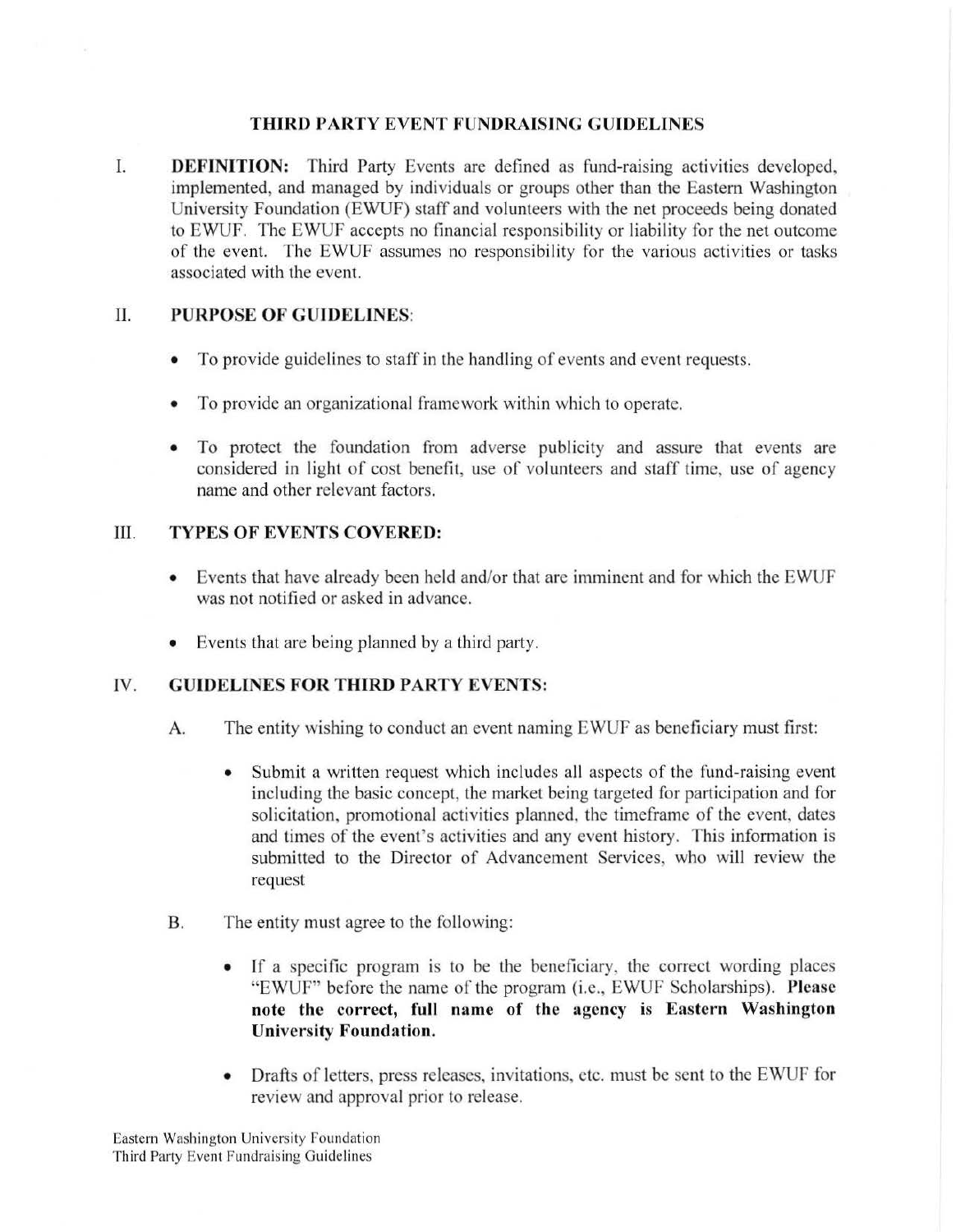- The EWUF will be provided with an accurate name, telephone number, and address of someone who officially represents the group conducting the event.
- All billing, contracts, agreements, vendor accounts. etc. must be in the name of the group conducting the event, not in the name of the EWUF.
- The EWUF may be asked to provide certain items such as logos and marketing material.
- It is the responsibility of the group/individual conducting the event to comply with all governmental rules and regulations during the course of the event.
- The Eastern Washington University Foundation and related parties must be a named party on all "Hold Harmless and Indemnification" agreements associated with the event and must be included as an additional insured in all insurance policies covering the event. The EWUF must receive a copy of these agreements and certificates of insurance prior to the event.
- Unless special consideration is given, the EWUF will accept only the net proceeds from the event. (Pledges must be collected and bills must be paid prior to the EWUF acceptance of funds.)
- The donor's credit card number should never ever be emailed. Email is not secure.
- No amount paid for a raffle can be considered a charitable gift. The EWUF discourages raffles due to complicated laws that make it diflicult to administer in accordance with laws and regulations.
- No amount paid for an auction item may be considered a gift unless certain procedures are followed. Please call Gift Processing at 509-359-6349 or email giftoffice@ewu.edu if you plan an auction.

If the above guidelines are not followed, the EWUF reserves the right to disassociate its name and involvement with any group/individual or event by issuing a written statement to that effect.

Page 2